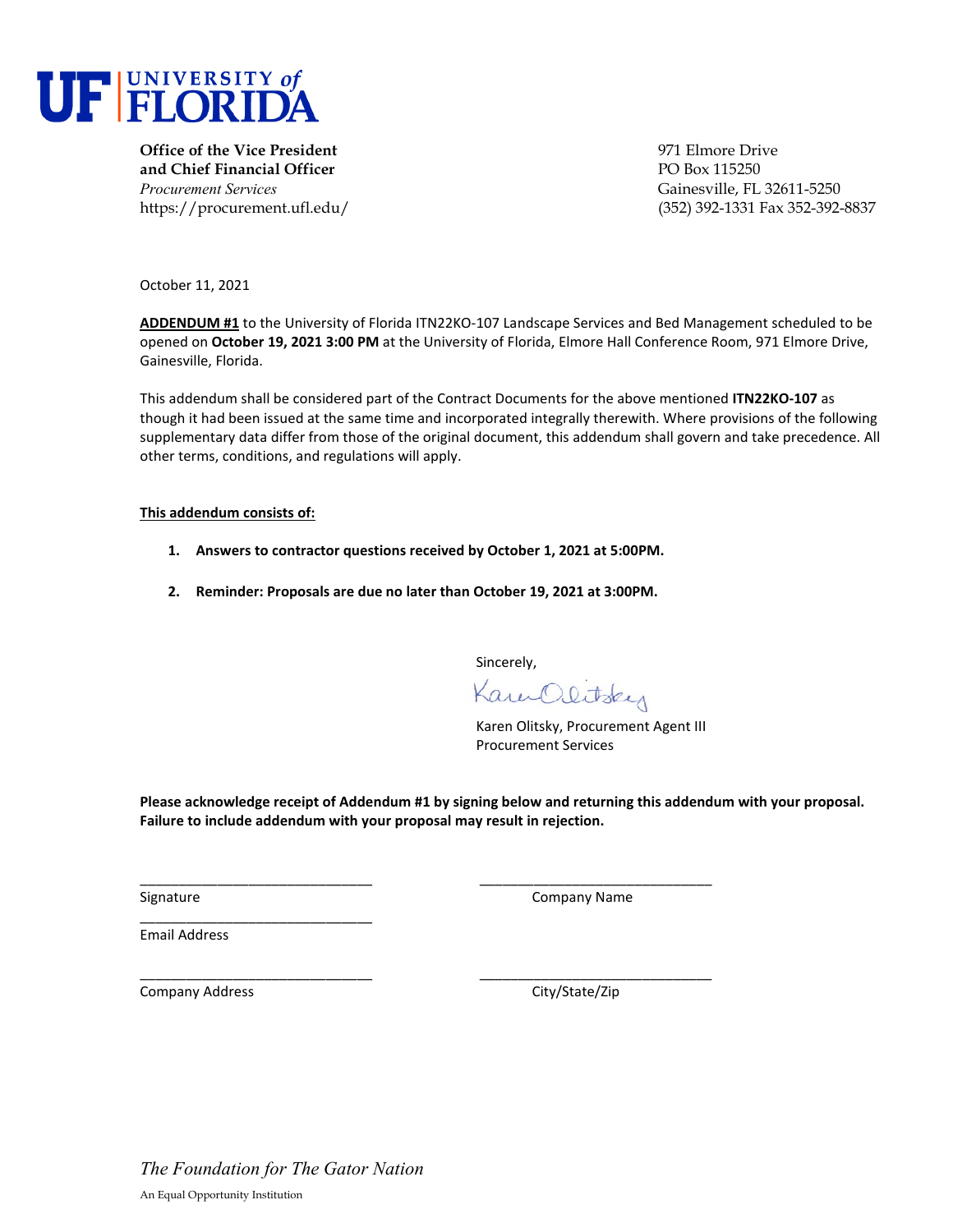## ITB22KO-107 Contractor Questions and Answers

- Q1. For Lot 2, which buildings have working, or non-working, irrigation?
	- A1. For the purpose of this ITN, consider all irrigation functional. Buildings included are 68, 78, 89, 69, 484, 499, 459, 717, 964, 970, and 981.
- Q2. 1.2B: **The contractor shall control weeds and unwanted grasses monthly during the growing season unless otherwise directed by the University.** This line item states "monthly." I would highly recommend more services than this. Can we recommend what we believe would be an adequate service schedule?
	- A2. Yes, each vendor may provide their recommendation and a price per occurrence so that UF can weigh out options vs. cost.
- Q3. 1.2B: **Mechanical methods shall be used for trimming and edging perimeter of mulch areas only.** Checking to see if this contract will require us to complete this line item? Normally this is completed by a mowing crew service. Do not want to overlap with the current or future lawn maintenance crew contractor. Either way I do not mind, but just need to know specifics because it will affect price.
	- A3. At this time, this is taken care of under the current Grounds Contract.
- Q4. 1.2B: **Growth of vegetation in paved and unpaved parking and storage areas, cracks in paved roads, and sidewalks and curbing joints shall be prevented as required from April through November.** This line item states controlling weeds from April - November. I would highly recommend controlling these weeds throughout the entire year. There are summer and winter weeds that will grow all year round. Let us know what you would like to do here?
	- A4. Provide weed control all year long.
- Q5. 1.2D: **Mulching: All planting beds shall be top dressed with pine straw mulch every six months, in October and March.** Can we make our own recommendations on this line item? Recommendations on when to apply, why to apply, what to apply and frequency to apply?
	- A5. Yes, UF is open to using pine bark vs pine straw. Provide a fixed unit cost of  $\sim$ 20 yds or comparative coverage installed with removal of built up material as needed.
- Q6. 1.2E/F & Attachment A: **Fertilization:** What are the specific rules here? Do we follow current UF/IFAS fertilization? What are these? Do we also have to follow local/county regulations? What are these? Please clarify this. Believe there might be a difference between the two.
	- A6. UF must follow the County guidelines, then use IFAS recommendations to fill in the grey areas. Attachment A was provided for guidance only, not a hardline method. County guidelines can be found here: [https://www.alachuacounty.us/Depts/epd/WaterResources/CodesAndCompliance/Pages/Flori](https://www.alachuacounty.us/Depts/epd/WaterResources/CodesAndCompliance/Pages/Florida-Friendly-Landscaping-Code.aspx) [da-Friendly-Landscaping-Code.aspx](https://www.alachuacounty.us/Depts/epd/WaterResources/CodesAndCompliance/Pages/Florida-Friendly-Landscaping-Code.aspx)
- Q7. 6.8 B: **Equal Opportunity Statement: If the vendor expects to receive \$10,000.00 in orders during the first 12 months of this agreement, a complete certificate on non-segregated facilities shall be attached to the proposal.** What does this mean? Total orders for the company or orders for this contract?